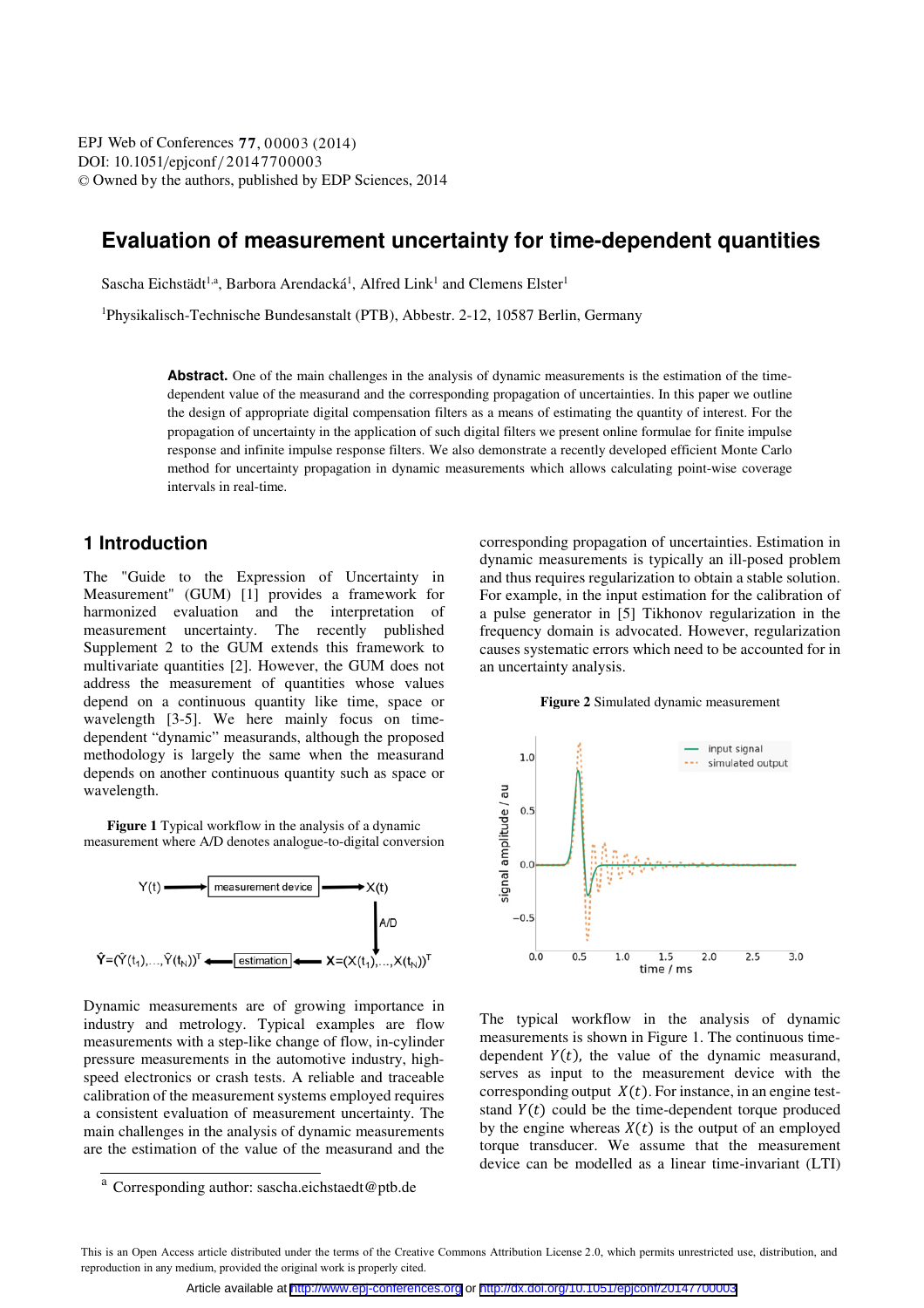system with the transfer function  $H(s)$  [6]. For LTI systems the relation between the system input  $Y(t)$  and the corresponding output  $X(t)$  is given by a convolution [6]

$$
X(t) = (Y * h)(t) = \int_{-\infty}^{\infty} Y(\tau)h(t - \tau)d\tau, \quad (1)
$$

where  $h(t)$  denotes the impulse response, i.e., the inverse Laplace transform of the transfer function. Figure 2 shows an example of a simulated dynamic measurement where the system model is an LTI system. Note that the values indicated by the measurement device, i.e.,  $X(t)$ , are not proportional to the values of the measurand  $Y(t)$ . This is a typical situation in dynamic measurements.

Equation (1) relates the dynamic measurand  $Y(t)$  to the dynamic observation  $X(t)$ . Both are continuous functions and thus the estimation of the value of the measurand is related to continuous modelling [7]. Let us assume that there is a mapping F so that the estimate  $\hat{Y}(t)$  of  $Y(t)$  is calculated from the estimate  $\hat{X}(t)$  by  $\hat{Y}(t) = F\{\hat{X}(t)\}.$ Then the evaluation of uncertainties requires us to (i) assign an uncertainty to the continuous function  $X(t)$  and (ii) to propagate this uncertainty through the mapping  $F$ . The treatment of continuous functions is beyond the current GUM and requires the employment of a stochastic process as a model for the state of knowledge instead of a probability density function as in the GUM [7,9]. An extension of the GUM methodology to continuous functions using stochastic calculus has been proposed recently, but is beyond the scope of this paper [7]. Here we assume that the continuous time-dependent functions  $X(t)$ and  $Y(t)$  can be represented by discrete-time sequences  $X = (X_1, ..., X_N)^T$  and  $Y = (Y_1, ..., Y_N)^T$  with  $X_i =$  $X(t_i)$  and  $Y_i = Y(t_i)$  for equidistant  $t_i$  with a sampling interval length  $T_s$ . This can be assumed when, for instance, the length of the sampling interval  $T_s$  in the analogue-todigital conversion satisfies the Nyquist criterion [6]. The task is then to estimate the discrete-time sequence  $Y =$  $(Y_1, ..., Y_N)^T$ , and the evaluation of uncertainties can be carried out in accordance with GUM Supplement 2 [2]. Subsequently, we restrict ourselves to this case of discretetime analysis.

In order to solve the ill-posed estimation problem, we consider the design of a digital filter  $q(t)$  so that the filter input is the sequence of observed values  $X$ , e.g., the measurement device output signal, whereas the output of the digital filter is an estimate of the (discrete-time) dynamic measurand

$$
Y = \widetilde{Y} + \Delta
$$
  

$$
\widetilde{Y}_n = \sum_{i=0}^{N_b} b_i X_{n-i} - \sum_{i=1}^{N_a} a_i \widetilde{Y}_{n-i}
$$
 (2)

with  $\mathbf{\Delta} = (\Delta_1, ..., \Delta_N)^T$  an error caused by the application of the digital filter [7].

In this paper we outline the design of such digital compensation filters as a means of estimating the quantity of interest. For the propagation of uncertainty in the application of such digital filters we present sequential formulae for finite impulse response (FIR) and infinite impulse response (IIR) filters [8,9]. We also demonstrate

a recently developed efficient Monte Carlo method for uncertainty propagation in dynamic measurements which, in principle, allows calculating point-wise coverage intervals in real-time [10].

### **2 Compensation Filters**

In this section we apply concepts of digital signal processing (DSP) to correct the output signal of the measurement device for the dynamic effects caused by the measurement device employed, see Figure 2. We assume that the device can be modelled as a linear time-invariant system [6]. The goal is to design a digital compensation filter that approximates the inverse of this LTI system up to a certain frequency and attenuates measurement noise beyond that frequency [11].

Therefore, we consider a cascade of an inverse filter  $g_{inv}(t)$  and a low-pass filter  $g_{low}(t)$  with frequency response  $G_{inv}(e^{j\omega T_s})$  and  $G_{low}(e^{j\omega T_s})$ , respectively [7]. The compensation filter is then the cascade of the inverse filter and the low-pass filter, and its frequency response is given by

$$
G(e^{j\omega T_s}) = G_{inv}(e^{j\omega T_s}) G_{low}(e^{j\omega T_s}), \qquad (3)
$$

with  $\omega = 2\pi f$  and satisfies the following relation

$$
G(e^{j\omega T_s})H(j\omega) \approx \begin{cases} 1, & \omega \le \overline{\omega_1} \\ 0, & \omega \ge \overline{\omega_2} \end{cases},
$$
 (4)

where  $H(j\omega)$  denotes the frequency response of the measurement device LTI system model and  $\overline{\omega_1} < \overline{\omega_2}$  are chosen frequencies [9].

The inverse filter  $g_{inv}(t)$  is designed from knowledge about the measurement device. This may be available in terms of a parametric model, a sequence of frequency response values or a sequence of discrete-time impulse response values [6, 11].

Let us consider, for instance, that a set of frequency response values  $\boldsymbol{H} = (H(j\omega_1), ..., H(j\omega_M))^T$  is available in terms of real and imaginary parts  $H_{RI}$  =  $(Re[\mathbf{H}^T], Im[\mathbf{H}^T])^T$  and their associated uncertainties. This is the case when, for instance, a sensor is calibrated using sinusoidal excitations over a certain range of frequencies.

Consider furthermore, that a time delay of  $n_d$  samples is introduced for  $H$  in order to improve the estimation quality [11- 13]. Hence, the time-shifted response of the measurement device with frequency response values  $\widetilde{H}(\omega) = H(i\omega)e^{j\omega n_d T_s}$  is considered.

A finite-impulse response (FIR) digital filter with coefficients

$$
\boldsymbol{g}_{inv} = (c_0, \dots, c_{N_b})^T
$$
 (5)

and a z-domain transfer function

$$
G_{inv}(z) = \sum\nolimits_{m=0}^{N_b} c_m z^{-m}
$$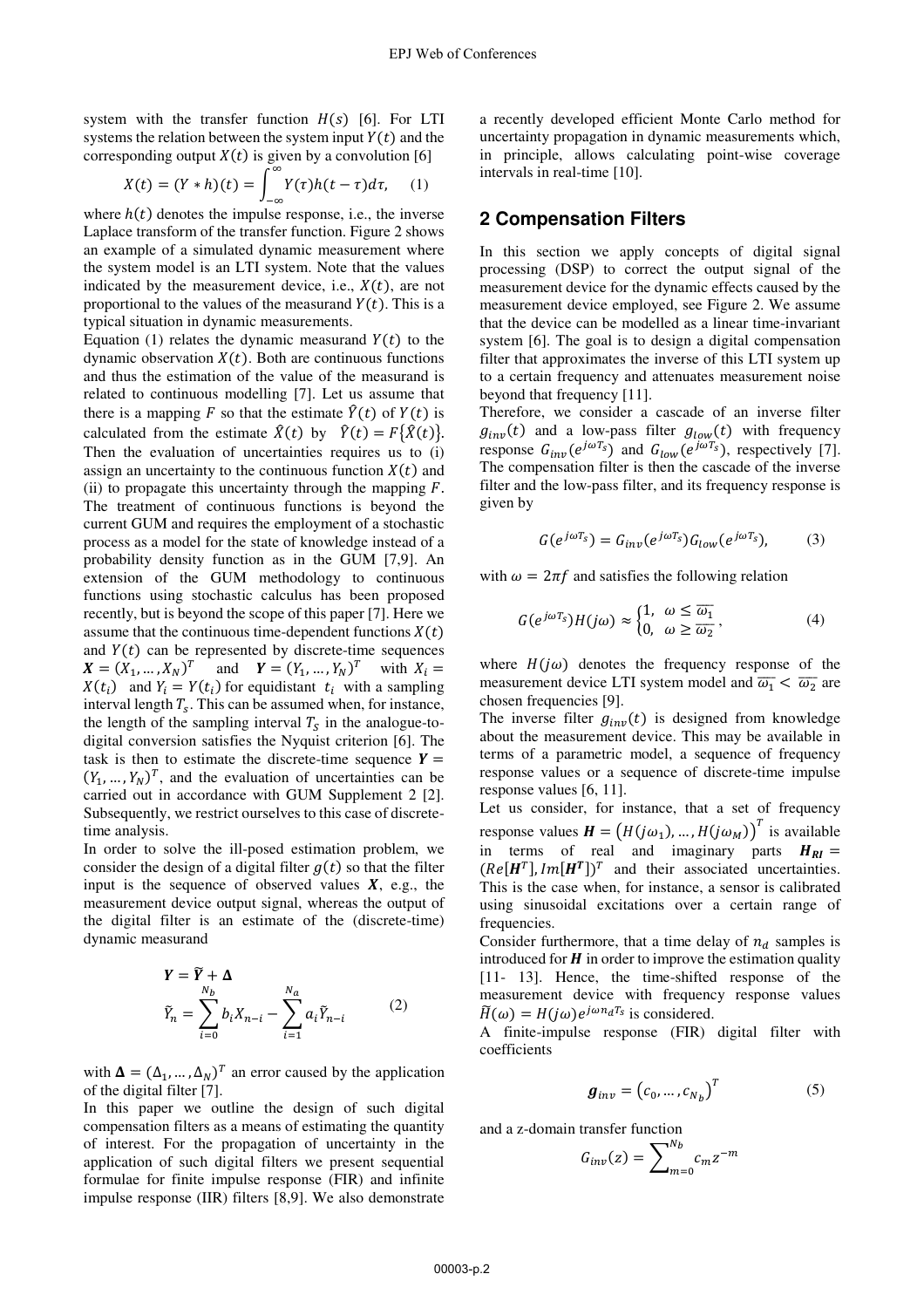can be designed as an approximation to  $\widetilde{H}^{-1}$  =  $\left(\widetilde{H}^{-1}(\omega_1), \ldots, \widetilde{H}^{-1}(\omega_M)\right)^T$ , the reciprocal of the shifted frequency response values, using linear least-squares [9]. Therefore, the coefficients (5) of the inverse filter are calculated as the solution of

$$
\min(\widetilde{H}_{RI}^{-1} - Mg_{inv})^T W^{-1} (\widetilde{H}_{RI}^{-1} - Mg_{inv}) \qquad (6)
$$

with  $\widetilde{H}_{RI}^{-1} = \left(Re[\widetilde{H}^{-1}]^T, Im[\widetilde{H}^{-1}]^T\right)^T$ , and design matrix  $M = (Re[\mathbf{D}^T], Im[\mathbf{D}^T])^T$ , where the matrix **D** is given by  $\mathbf{D}_{k, \blacksquare} = (1, e^{-j\omega_k T_s}, \ldots, e^{-jN_b\omega_k T_s})$ . The weighting matrix  $W$  may be chosen to reflect incomplete knowledge of the frequency response  $H$ .

The estimate of the inverse filter coefficients is thus given by

$$
\widehat{\boldsymbol{g}}_{inv} = (\boldsymbol{M}^T \boldsymbol{W}^{-1} \boldsymbol{M})^{-1} \boldsymbol{M}^T \boldsymbol{W}^{-1} \widetilde{\boldsymbol{H}}_{RI}^{-1} \tag{7}
$$

with associated uncertainty  $U_{\hat{g}_{inv}} = (M^T W^{-1} M)^{-1}$ , provided that the applied weighting is chosen as the inverse of the uncertainty associated with the real and imaginary parts of the shifted reciprocal frequency response, i.e.,  $W = U_{\tilde{H}_{RI}^{-1}}$ . Note that for this approach a parametric identification of the measurement device itself is not necessary since the least-squares fit of the inverse filter is applied directly to the reciprocal of the calibrated frequency response.

The low-pass filter  $g_{low}(t)$  is designed so that highfrequency noise is attenuated while low-frequency components of the estimated measurand are kept unchanged. A very small cut-off frequency reduces measurement noise strongly, but may result in a large estimation error &, whereas a large cut-off results in a small error, but also in a larger noise amplification [7]. The choice of the low-pass filter cut-off frequency is thus always a trade-off between noise attenuation and a small estimation error  $\Delta$ . Note that this choice depends on the spectral content of the measurand and is thus carried out for each measurement individually.

**Figure 3** Amplitude of simulated measurement device frequency response (dotted), FIR compensation filter (solid) and



cascade of system model and compensation filter (dashed)

Figure 3 shows the frequency response amplitude of the simulated system employed for Figure 2, together with the frequency response amplitude of an FIR-type compensation filter. The low-pass filter has been designed as an FIR filter using the window technique with a Kaiser window. The cut-off frequency of the low-pass filter is at 12.5 kHz.

Note that the compensation filter is of FIR-type provided that the inverse filter and the low-pass filter are both of FIR-type. As a consequence, the compensation filter has a linear phase. For instance, the time-delay of the compensation filter in Figure 3 is  $n_d + \frac{L}{2} = 117$  samples for  $T_s = 0.002$  ms, where L denotes the order of the lowpass filter and  $n_d$  the time delay introduced for the design of the inverse filter [9].

When the estimation error  $\Delta$ , due to an imperfect inverse filter and the chosen cut-off of the low-pass filter, is significant compared to the other sources of uncertainty, it has to be taken into account in the uncertainty budget. To this end, an upper bound  $|\Delta_n| \leq \gamma$  may be derived from prior knowledge about the measurand. According to GUM Supplement 2 [2], the uncertainty associated with the estimation error is then given as the variance of the corresponding rectangular probability distribution, i.e.,

$$
u(\Delta_n) = \gamma/\sqrt{3}
$$

for all time instants  $t_n$ . When, for instance, prior knowledge about the amplitude of the frequency spectrum of the measurand is available in terms of a frequency function  $|Y(i\omega)| < B(\omega)$ , then [7]

$$
|\Delta_k|\leq \frac{1}{2\pi}\int\limits_{-\pi F_s}^{\pi F_s}\left|e^{j\omega n_d T_s}G\left(e^{\frac{j\omega}{F_s}}\right)H(j\omega)-1\right|B(\omega)d\omega
$$

with  $F_s = 1/T_s$  the sampling frequency.

Instead of an FIR filter, the inverse filter  $g_{inv}(t)$  may also be of the infinite impulse response type (IIR) [6]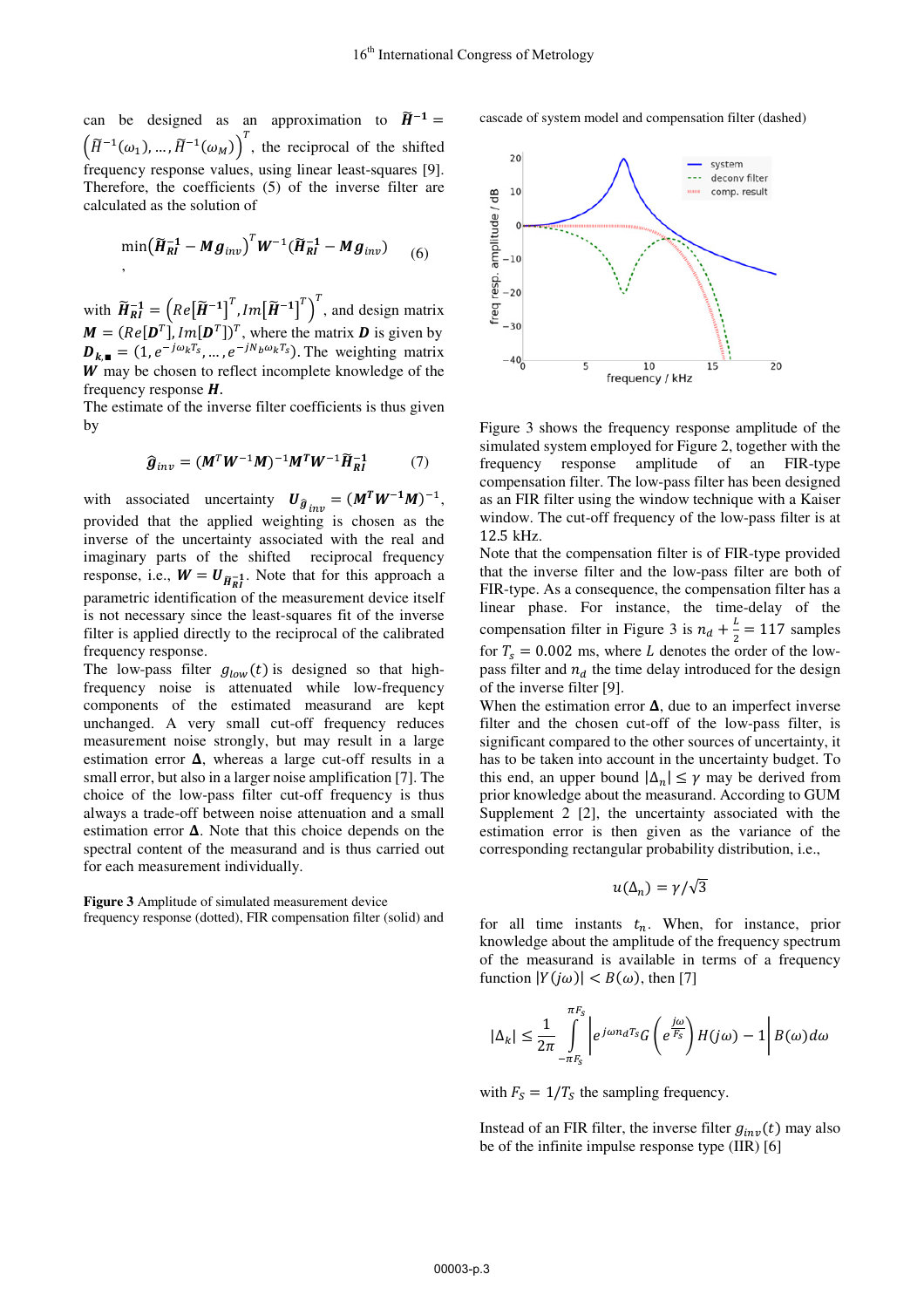$$
G_{inv}(z) = \frac{\sum_{m=0}^{N_b} b_m z^{-m}}{1 + \sum_{m=1}^{N_a} a_m z^{-m}}
$$

 $\overline{a}$ 

Its coefficients  $(b_0, ..., b_{N_b}, a_1, ..., a_{N_a})$  can be calculated using a least-squares method or by other means [11]. Uncertainties associated with the filter coefficients are then typically evaluated using the Monte Carlo method of Supplement 2 to the GUM [2].

### **3 Propagation of Uncertainties**

The propagation of uncertainties for the application of a digital filter can be carried out using the GUM *law of propagation of uncertainty* [7-9] or the Monte Carlo method of GUM Supplement 2 [2, 10].

The measurand is the sequence  $Y$  of discrete-time values  $Y(t_i)$ . The dimension of **Y** is often very high. Typical dimensions are in the order of  $N = 2000$ . The values to be estimated evolve over time and thus methods are preferred which can operate in real-time, i.e., during the measurement. This allows, for instance, an evaluation of uncertainties in monitoring tasks or when the dimension of  $\boldsymbol{Y}$  is too high to be stored in computer memory and postprocessed.

Let us consider the measurement model

$$
\mathbf{Y} = \widetilde{\mathbf{Y}} + \mathbf{\Delta}
$$
\n
$$
\widetilde{Y}_n = \sum_{i=0}^{N_b} b_i X_{n-i} - \sum_{i=1}^{N_a} a_i \widetilde{Y}_{n-i}
$$
\n(8)

with input quantities being the error  $\Delta$ , the filter coefficients  $\boldsymbol{\theta} = (b_0, ..., b_{N_h}, a_1, ..., a_{N_a})^T$  and the sequence of observed values  $X = (X_1, ..., X_N)^T$ . Let us assume that knowledge about  $\Delta_k$  is modelled by the rectangular distribution  $\Delta_n \sim U(-\gamma, \gamma)$  for a known  $\gamma$ independent from  $t_n$ . The knowledge about the filter coefficients  $\theta$  is assumed to be modelled by the probability distribution with density function  $p_{\theta}$ . The observational model is assumed to be

$$
X_n = (Y * h)(t_n) + \epsilon_n \tag{9}
$$

with  $\epsilon_n$  measurement noise modelled by a stationary zeromean auto-regressive moving average stochastic process with known covariance matrix  $V_{\epsilon}$ . Hence, according to [2] the state of knowledge about  $X$  is modelled by a multivariate normal distribution  $N(x, V_f)$ . Knowledge about the input quantities is assumed to be obtained independently. Hence, the joint distribution of the input quantities  $\theta$ ,  $\Delta$  and  $\chi$  to the measurement model (8) is the product of the individual distributions. Note that equation (8) and the methodologies outlined in this section are not limited to compensation filters, but are applicable for any kind of digital filtering.

**Figure 4** Uncertainties associated with an estimate of the measurand shown in Figure 2, obtained utilizing the compensation filter with frequency response shown in Figure 3



Figure 4 shows the uncertainty associated with the estimation result for the simulated example shown in Figure 2 using the compensation filter with the frequency response amplitude shown in Figure 3. The error  $\Delta_n$  can be assumed to be negligible, and the noise process  $\epsilon_n$  is modelled as zero-mean Gaussian noise with known standard deviation  $\sigma = 0.001$ . The relative uncertainty associated with the inverse filter coefficients is assumed to be about 2% whereas the uncertainty associated with the low-pass filter coefficients is assumed to be zero. Note that the uncertainty shown in Figure 4 shows a significant timedependence. This is typical of dynamic measurements.

#### **Formula for FIR filters**

Let  $U_{\theta}$  denote the covariance matrix of the probability distribution which models knowledge about the compensation filter coefficients and let

$$
(U_{x_n})_{k,l} = cov(X_{n-N_b+k}, X_{n-N_b+l})
$$

denote the local (auto-)covariance matrix of the discretetime observations at the time instants  $t_{n-N_h}, \ldots, t_n$  with

 $x_n = (x_{n-N_b}, ..., x_n)^T$ .

If the digital compensation filter is of the FIR-type, i.e.,  $a_m = 0$  for all m, the uncertainty associated with the estimate  $\hat{y}_n$  of  $Y(t_n)$  is given by [7,9]

$$
u^2(\hat{y}_n) = \mathbf{x}_n^T \mathbf{U}_{\theta} \mathbf{x}_n + \boldsymbol{\theta}^T \mathbf{U}_{\mathbf{x}_n} \boldsymbol{\theta} + Tr(\mathbf{U}_{\theta} \mathbf{U}_{\mathbf{x}_n}) + \frac{\gamma^2}{3} \quad (10)
$$

where  $Tr$  denotes the trace of a matrix. The trace term accounts for the non-linearity of the measurement model and is typically small compared to the other components.

#### **Formula for IIR filters**

For the evaluation of uncertainty for the application of an IIR filter, equation (8) is transformed into the corresponding state-space equation system [8]

$$
\mathbf{z}[n+1] = \mathbf{A}\mathbf{z}[n] + \mathbf{b}X_n
$$
  
\n
$$
Y_n = \mathbf{D}^T \mathbf{z}[n] + b_0 X_n + \Delta_n
$$
 (11)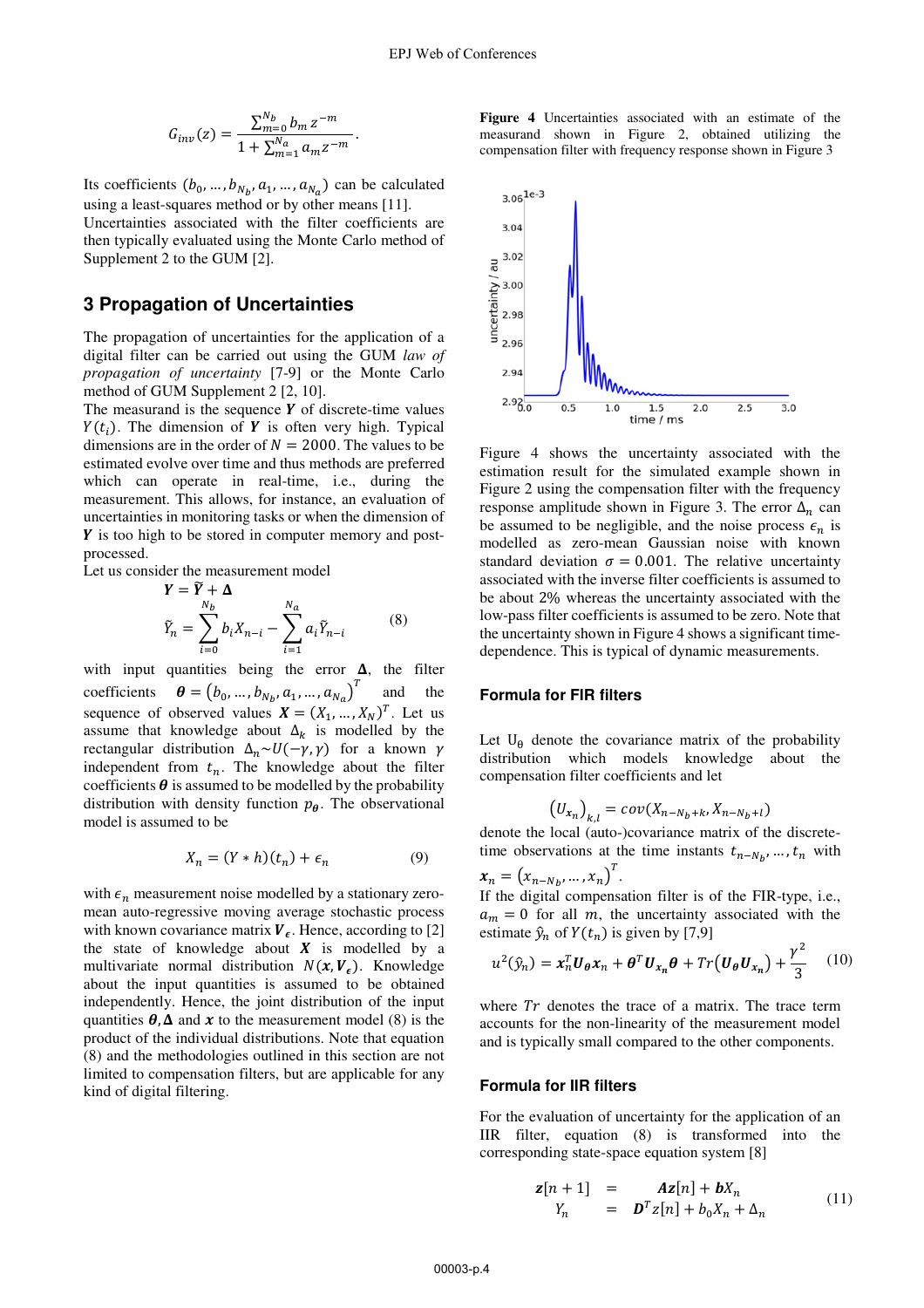where  $A, D$  and  $b$  are calculated from the IIR filter coefficients and  $z[n]$  denotes the vector of system state variables at a time instant  $t_n$ .

The uncertainty associated with the estimate  $\hat{y}_n$  obtained by the application of an IIR-type filter for the case of uncorrelated measurement noise, i.e.,  $V_{\epsilon}$  diagonal, is given by [7, 8]

$$
u^{2}(\hat{y}_{n}) = \phi^{T}(n)U_{\theta}\phi(n) + \hat{\mathbf{D}}^{T}P_{z}(n)\hat{\mathbf{D}} +
$$

$$
\hat{b}_{0}^{2}u^{2}(\hat{x}_{n}) + \frac{\gamma^{2}}{3}
$$
(12)

with

$$
\phi(n) = \left(\frac{\partial y_n}{\partial \theta_1}, \dots, \frac{\partial y_n}{\partial \theta_{N_a + N_b + 1}}\right)^T
$$
\n
$$
P_z(n) = \sum_{m < n} \left(\frac{\partial z[n]}{\partial x_m}\right) \left(\frac{\partial z[n]}{\partial x_m}\right)^T u^2(\hat{x}_m) \tag{13}
$$

Note that the formulae (10) and (12) for the evaluation of uncertainty allow a real-time calculation of uncertainties. That is, the uncertainty can, in principle, be calculated during the measurement.

#### **The GUM-S2 Monte Carlo method**

The measurement model (8) is non-linear in its input quantities which holds in particular for the IIR filter case. Hence, a linearized propagation of uncertainty as in equation (12) may be unreliable. Moreover, the uncertainty formulae (10) and (12) do not allow a direct calculation of (point-wise) coverage intervals as the probability distribution associated with the estimate of the measurand is unknown [2]. To this end, the Monte Carlo method for the propagation of probability density functions as described in GUM Supplement 2 can be employed [10].

Realizations of the input quantities are thus drawn from their associated probability distributions and propagated through the measurement model (8) to obtain realizations of the value of the measurand. In more detail, the following steps are carried out for  $k = 1, ..., K$ , where K denotes the number of Monte Carlo trials.

- 1. Draw realizations  $\mathbf{x}^{(k)}$ ,  $\mathbf{\theta}^{(k)}$ ,  $\mathbf{\Delta}^{(k)}$  of the input quantities from their associated probability distributions.
- 2. Calculate the corresponding realization  $y^{(k)}$  of the estimate of the measurand from model (8).

The set  $\{y^{(k)}\}$  then represents samples from the probability distribution with density  $p<sub>y</sub>$ , which models knowledge about the value of the measurand. The estimate of the measurand is then calculated as the mean over all  $K$ realizations

$$
\hat{\mathbf{y}} = mean\{\mathbf{y}^{(k)}\}\tag{14}
$$

and its associated uncertainty as the covariance

$$
\boldsymbol{U}_{\hat{\mathbf{y}}} = cov\{\mathbf{y}^{(k)}\}.
$$
 (15)

In addition, point-wise or simultaneous coverage intervals  $I_{Y_n} = \left[ y_n^{(low)} , y_n^{(high)} \right]$ to achieve some prescribed coverage probability  $P$  (e.g. 95%)

$$
P = \int_{y_n^{(low)}}^{y_n^{(high)}} p_{Y_n}(\eta) d\eta
$$

can be calculated as described in GUM-S2 [2].

As mentioned above, the dimension of  $X$  and  $Y$  is often very high – in the order of several thousand samples. This limits the straightforward application of the above Monte Carlo procedure as it requires the storage of the complete set  $\{y^{(k)}\}$  of realizations, which has dimensions  $K \times N$ . The value of  $K$ , the number of Monte Carlo trials, depends on the sought accuracy of the Monte Carlo result. That means, since the Monte Carlo method is random in nature, the results differ when the whole procedure is repeated. The number of digits that remain constant from one repetition to another depends on the number of Monte Carlo trials in each repetition. Hence, a large  $K$  is required in order to achieve a reliable estimate and uncertainty.

However, a large value of  $K$  is not always achievable using the above straightforward Monte Carlo implementation. For instance, when  $N$ , the length of  $Y$ , is about 2000, the number of Monte Carlo trials  $K$  on a PC with a 32-bit operating system is limited to about  $2 \times 10^4$ . Even on a workstation computer with 24 cores and 96 GB of RAM running a 64-bit Linux operating system with MATLAB, the number of trials for  $N = 3000$  is limited to about 1.2  $\times$  $10<sup>6</sup>$ . Hence, there is a need for more efficient implementations.

When only the mean (14) and the covariance (15) are sought, multivariate update formulae can be employed. Let  $K_0$  denote an initial number of Monte Carlo trials, and let  $\hat{y}_0$  and  $U_{\hat{y}_0}$  denote the corresponding mean and covariance, respectively. After an additional number of  $K_1$ Monte Carlo trials, the mean and covariance are then calculated as [10]

$$
\widehat{\mathbf{y}}_1 = \widehat{\mathbf{y}}_0 + \frac{1}{K_0 + K_1} \sum_{k=1}^{K_1} (\mathbf{y}^{(k)} - \widehat{\mathbf{y}}_0)
$$

and

$$
U_{\hat{y}_1} = \frac{1}{K_0 + K_1 - 1} \Bigg( (K_0 - 1) U_{\hat{y}_0} + K_0 (\hat{y}_1 - \hat{y}_0) (\hat{y}_1 - \hat{y}_0)^T + \sum_{k=1}^{K_1} (y^{(k)} - \hat{y}_1) (y^{(k)} - \hat{y}_1)^T \Bigg),
$$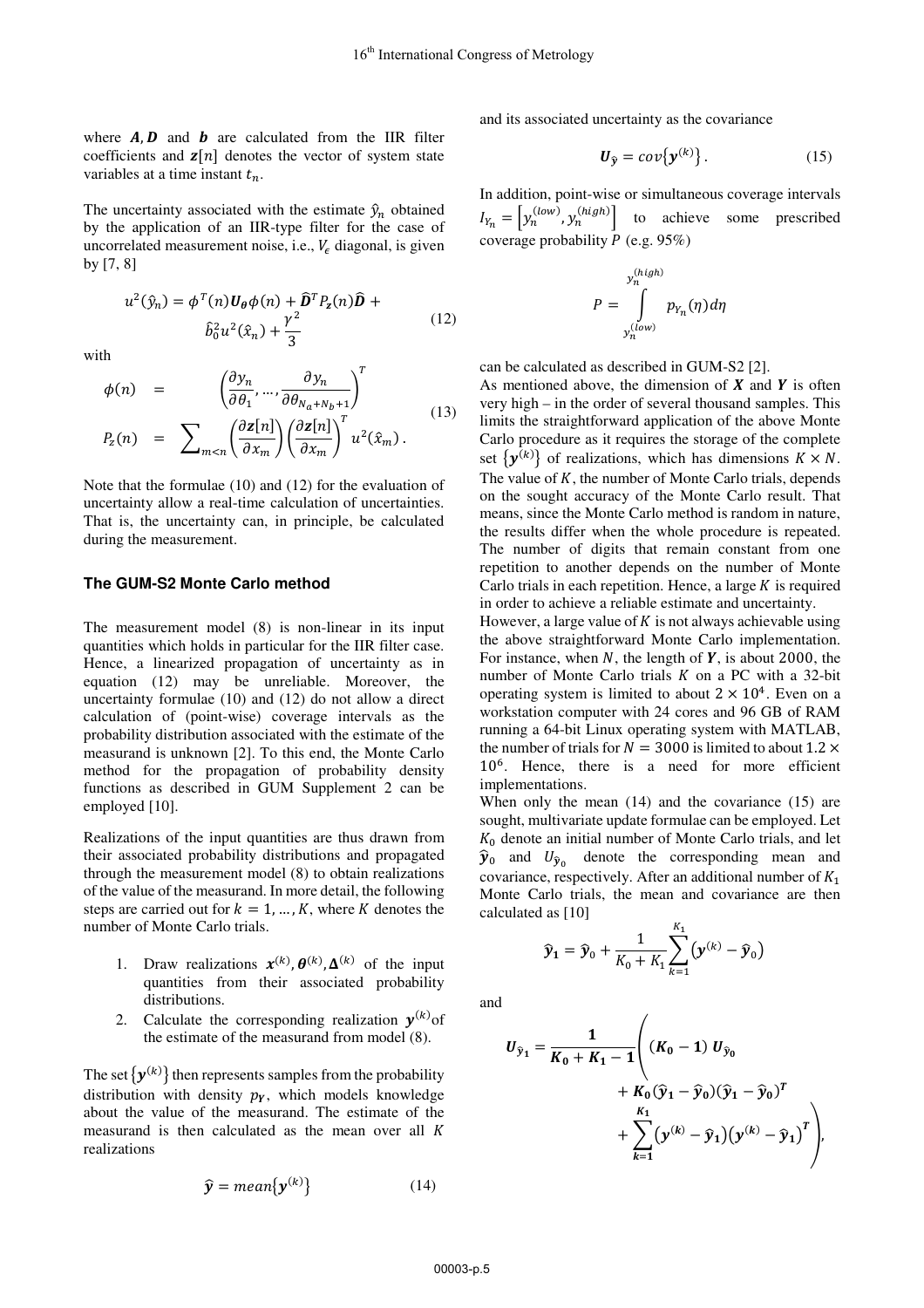respectively. This can then be repeated for an additional  $K_2$ , ...  $K_M$  number of Monte Carlo trials. The numbers  $K_i$ can be kept small, and hence, the calculation of mean and covariance can be carried out for arbitrarily large  $K = \sum K_i$ on standard PCs.

For the calculation of point-wise coverage intervals we propose a recently developed sequential Monte Carlo method [10]. The main idea is to utilize the sequential character of the measurement model (8). That is, the estimate of the value of the measurand at one time instant is calculated from the previous estimates and previous observations. Thus, estimation evolves sequentially over time. In the same way, knowledge about the (point-wise) knowledge of the measurand evolves sequentially. For the sequential Monte Carlo method the following steps are carried out.

- 1. Draw *K* realizations of the filter coefficients  $\theta^{(k)}$ , the observations  $x_1^{(k)}$  at time instant  $t_1$  and the error  $\Delta_1^{(k)}$  at time instant  $t_1$ .
- 2. Calculate the K realizations  $\hat{y}_1^{(k)}$  of the estimate at time instant  $t_1$  using equation (8).
- 3. Draw K realizations of the observations  $x_2^{(k)}$  and the error  $\Delta_2^{(k)}$  at time instant  $t_2$ .
- 4. Calculate the *K* realizations  $\hat{y}_2^{(k)}$  of the estimate at time instant  $t_2$  using equation (8).

Steps 3 and 4 are then repeated for the remaining time instants. Note that realizations of the filter coefficients are drawn only once at the initial time instant.

The calculation of the  $K$  realizations of the estimate in steps 2 and 4 using model (8) can be implemented very efficiently using matrix-vector operations. implementation in MATLAB can be found in [14].

At each time instant  $t_n$  the estimate and its associated uncertainty are calculated as

and

$$
\hat{y}_n = mean\{y_n^{(k)}\}
$$

$$
u^2(\hat{y}_n) = var\{y_n^{(k)}\},
$$

respectively. In addition, point-wise coverage intervals  $I_{Y_n}$ can be calculated from the set of realizations  $\{y_n^{(k)}\}$ . The calculation of these local characteristics (mean, variance and point-wise coverage intervals) does not require the storage of the whole  $K \times N$  dimensional set of multivariate estimation results  $\{y^{(k)}\}$ . Instead, only those values have to be stored which are required to calculate the estimate at one time instant from the previous ones. This reduces the requirement for computer memory significantly and allows highly accurate Monte Carlo results to be achieved even on standard PCs [10]. Moreover, the sequential implementation allows an on-line evaluation of mean, variance and point-wise coverage intervals. However, the drawback of this approach is that covariances are only available in a certain time window.

### **4 Example**

To illustrate the proposed framework for the analysis of dynamic measurements we applied input estimation and evaluation of uncertainties for the analysis of an acceleration measurement with impulse-like input [15].

**Figure 5** Calibrated amplitude and phase response of considered accelerometer Endevco®, type 2270



The employed sensor was of type 2270 from manufacturer Endevco®. Its dynamic characterization has been carried out in terms of sinusoidal calibration experiments at selected frequencies in the range from 500 Hz to 20 kHz, see Figure 5.

**Figure 6** Reciprocal of calibrated real and imaginary part of sensor's frequency response with associated uncertainties and corresponding FIR filter fit



In order to carry out input estimation in terms of deconvolution, an FIR-type filter of order 12 with additional time delay of 6 samples was determined via ordinary least-squares (7), see Figure 6. Note that the deconvolution filter was determined without knowledge of a parametric characterization of the transducer [11].

The uncertainties associated with the FIR filter coefficients given by their covariance matrix are shown in Figure 7.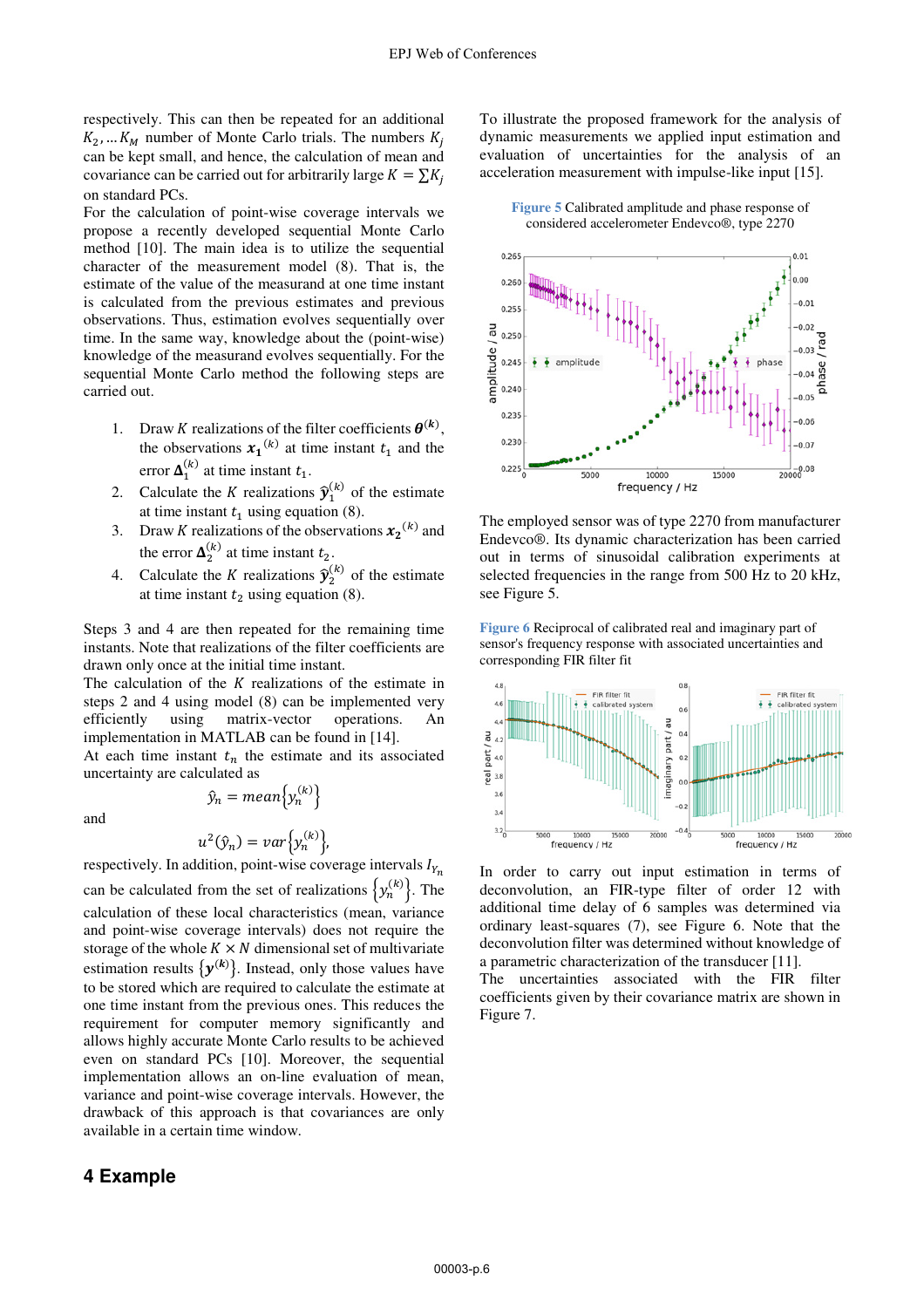

**Figure 7** Uncertainties associated with the FIR deconvolution filter coefficients

The considered measurements are from a shock excitation experiment with nominal peak acceleration of 80  $km/s^2$ and sampling frequency of 1 MHz, see Fig. 8.

For the attenuation of measurement noise a FIR-type lowpass filter was designed using the window technique. The low-pass filter was of order 100 with cut-off frequency at 1.5 kHz. Measurement noise was modelled as a zero mean i.i.d. Gaussian stationary process (white noise) with standard deviation estimated from the measured signal before the initial pulse (2000 samples).

**Figure 8** Sensor output signal for measured input acceleration



The estimate of the sensor input was then determined by cascaded application of the low-pass filter and the FIR deconvolution filter. Uncertainties were evaluated using equation (10), see Figure 9.



**Figure 9** Input acceleration, deconvolution result and associated



In addition, 95% point-wise coverage intervals were calculated using the sequential Monte Carlo approach, see Figure 10.

As can be seen from the Figures 9 and 10, the deconvolution results in a good estimate of the actual input acceleration.

### **5 Summary**

The analysis of dynamic measurements and in particular the corresponding evaluation of uncertainties is a topic of growing importance in metrology. However, the current guidelines, GUM and its supplements, do not address such measurement tasks. Strictly speaking, an extension of the GUM to include the treatment of continuous functions by using stochastic calculus would be required. Here we assumed that the continuous functions can be represented by discrete-time sequences. This allows an evaluation of uncertainties in accordance with GUM Supplement 2.

We outlined several recently developed approaches to deal with the corresponding discrete-time dynamic measurements when the measurement device can be modelled by a linear time-invariant system. We addressed the design of digital filters as a means to estimate the value of the dynamic measurand. For the evaluation of measurement uncertainty for measurement models that involve digital filtering, we presented several approaches which are in accordance with GUM. The proposed procedures for uncertainty evaluation can, in principle, be applied in real-time during the measurement.